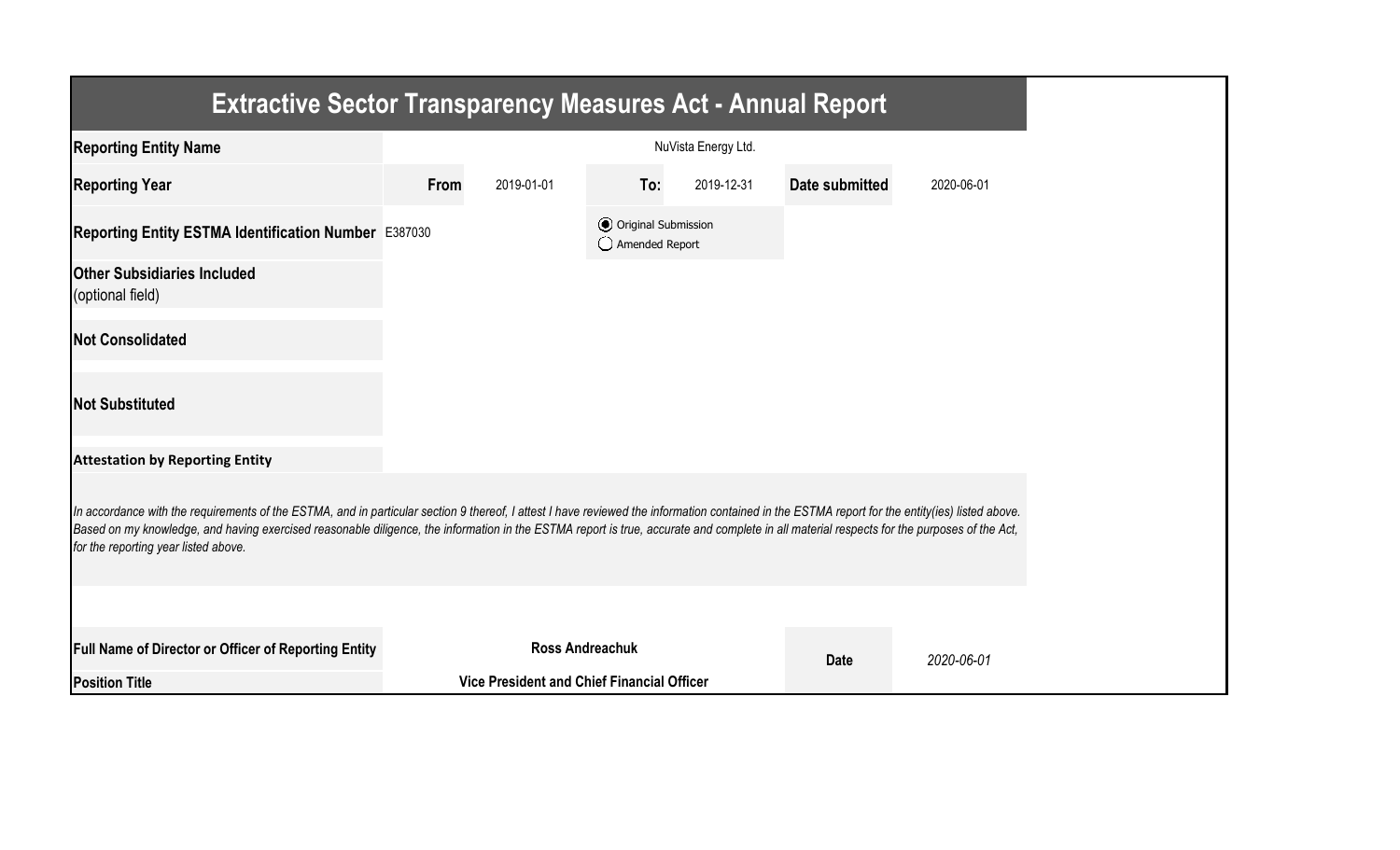| <b>Extractive Sector Transparency Measures Act - Annual Report</b>                                                                                                               |                                                                                                                                                                                                                                  |                                                                                 |              |                  |                                      |                                |                |                             |                                               |                                      |                                                                                                                                                                                |  |
|----------------------------------------------------------------------------------------------------------------------------------------------------------------------------------|----------------------------------------------------------------------------------------------------------------------------------------------------------------------------------------------------------------------------------|---------------------------------------------------------------------------------|--------------|------------------|--------------------------------------|--------------------------------|----------------|-----------------------------|-----------------------------------------------|--------------------------------------|--------------------------------------------------------------------------------------------------------------------------------------------------------------------------------|--|
| <b>Reporting Year</b><br><b>Reporting Entity Name</b><br><b>Reporting Entity ESTMA</b><br><b>Identification Number</b><br><b>Subsidiary Reporting Entities (if</b><br>necessary) | From:<br>To:<br>2019-01-01<br>2019-12-31<br>NuVista Energy Ltd.<br>E387030                                                                                                                                                       |                                                                                 |              |                  | <b>Currency of the Report</b><br>CAD |                                |                |                             |                                               |                                      |                                                                                                                                                                                |  |
| <b>Payments by Payee</b>                                                                                                                                                         |                                                                                                                                                                                                                                  |                                                                                 |              |                  |                                      |                                |                |                             |                                               |                                      |                                                                                                                                                                                |  |
| <b>Country</b>                                                                                                                                                                   | Payee Name <sup>1</sup>                                                                                                                                                                                                          | Departments, Agency, etc<br>within Payee that Received<br>Payments <sup>2</sup> | <b>Taxes</b> | <b>Royalties</b> | Fees                                 | <b>Production Entitlements</b> | <b>Bonuses</b> | <b>Dividends</b>            | Infrastructure<br><b>Improvement Payments</b> | <b>Total Amount paid to</b><br>Payee | Notes <sup>34</sup>                                                                                                                                                            |  |
| Canada                                                                                                                                                                           | County of Grande Prairie No. 1                                                                                                                                                                                                   |                                                                                 | 1,590,000    |                  | 300,000                              |                                |                |                             |                                               | 1,890,000                            |                                                                                                                                                                                |  |
| Canada                                                                                                                                                                           | Government of Alberta                                                                                                                                                                                                            |                                                                                 | 370,000      | 24,470,000       | 2,670,000                            |                                | 100,000        |                             |                                               |                                      | Royalties paid in-kind total<br>\$1,930,000 and are valued at the fair<br>27,610,000 market value of the volumes taken in-<br>kind based on NuVista's realized<br>sales price. |  |
| Canada                                                                                                                                                                           | Government of Canada                                                                                                                                                                                                             |                                                                                 |              | $\sim$           | 210,000                              |                                |                | ۰.                          | ٠                                             | 210,000                              |                                                                                                                                                                                |  |
| Canada                                                                                                                                                                           | Horse Lake First Nation Indian Resource<br>Council                                                                                                                                                                               |                                                                                 |              | $\sim$           | 120,000                              | $\sim$                         | $\sim$         | $\sim$                      | $\overline{\phantom{a}}$                      | 120,000                              |                                                                                                                                                                                |  |
| Canada                                                                                                                                                                           | Mackenzie County                                                                                                                                                                                                                 |                                                                                 | 150,000      | $\sim$           | - 1                                  | $\sim$                         | $\sim$         | $\mathcal{L}^{\mathcal{A}}$ | $\sim$                                        | 150,000                              |                                                                                                                                                                                |  |
| Canada<br><b>Additional Notes:</b>                                                                                                                                               | Municipal District of Greenview No. 8<br>All payments are reported in Canadian dollars.<br>$1$ Enter the proper name of the Payee receiving the money (i.e. the municipality of x, the province of y, national government of z). |                                                                                 | 1,860,000    | and a lot        | 350,000                              | $\sim$                         | $\sim$         | $\sim$                      | $\sim$                                        | 2,210,000                            |                                                                                                                                                                                |  |

Enter the prope<br><sup>2</sup> Optional field.

<sup>3</sup> When payments are made in-kind, the notes field must highlight which payment includes in-kind contributions and the method for calculating the value of the payment.

Any payments made in currencies other than the report currency must be identified. The Reporting Entity may use the Additional notes row or the Notes column to identify any payments that are converted, along with the excha